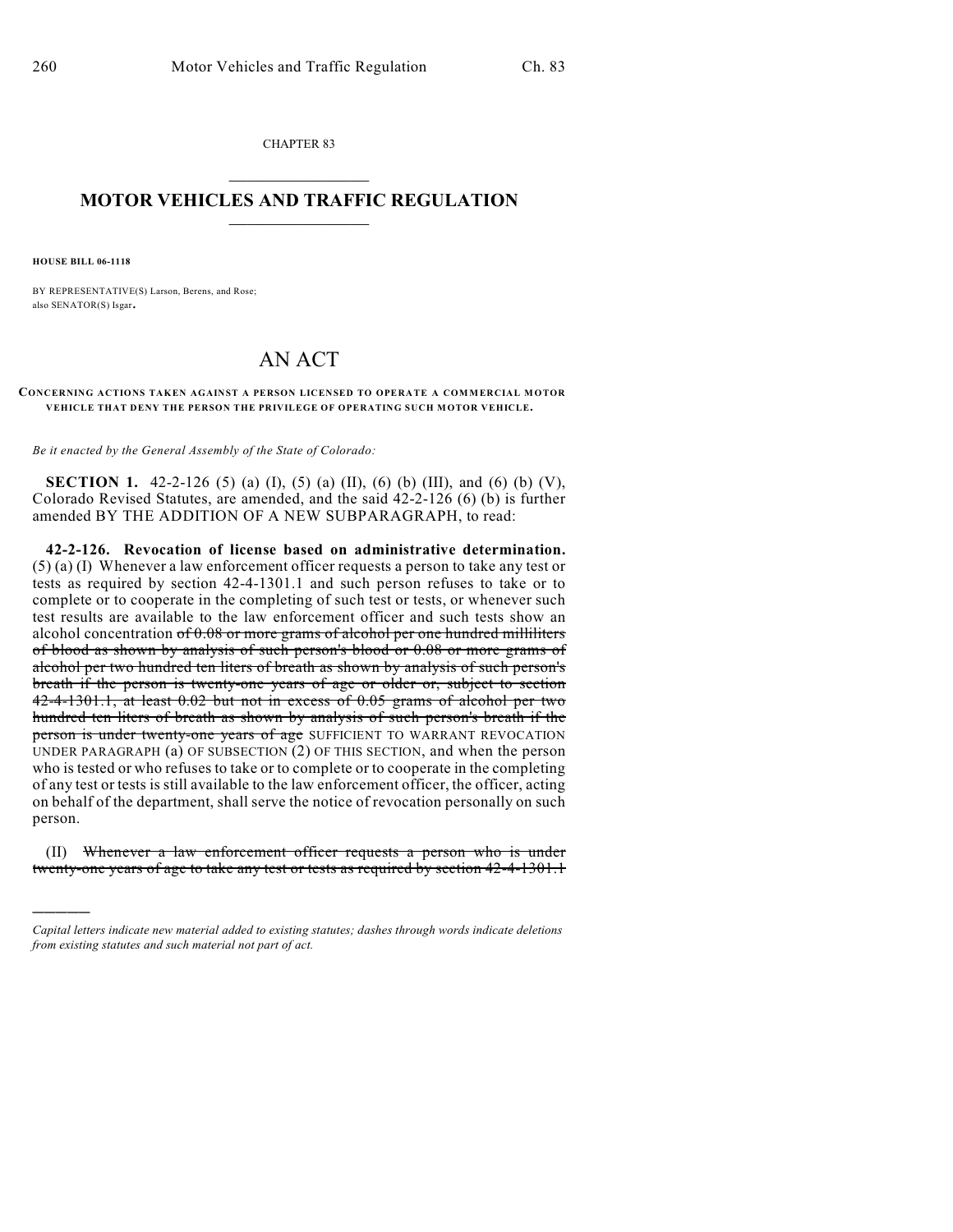and such person refuses to take or to complete or to cooperate in the completing of such test or tests or whenever such test results are available to the law enforcement officer and such tests show an alcohol concentration in excess of 0.05 grams of alcohol per one hundred milliliters of blood as shown by analysis of such person's blood or in excess of 0.05 grams of alcohol per two hundred ten liters of breath as shown by analysis of such person's breath and when the person who is tested or who refuses to take or to complete or to cooperate in the completing of any test or tests is still available to the law enforcement officer, the officer, acting on behalf of the department, shall serve the notice of revocation personally on such person.

(6) (b) (III) The period of license revocation under subparagraph (II) of paragraph (a) of subsection (2) of this section or for a first violation under subparagraph (III) of paragraph (a) of subsection  $(2)$  of this section shall be one year.

(III.5) THE PERIOD OF COMMERCIAL DRIVING PRIVILEGE REVOCATION UNDER SUBPARAGRAPHS (I), (I.5), (II), OR (III) OF PARAGRAPH (a) OF SUBSECTION (2) OF THIS SECTION SHALL BE THE DISQUALIFICATION PERIOD PROVIDED IN 49CFR 383.51 IF THE PERSON WAS THE HOLDER OF A COMMERCIAL DRIVER'S LICENSE OR WAS OPERATING A COMMERCIAL VEHICLE WHEN THE VIOLATION OCCURRED.

(V) The second or subsequent revocation under subparagraph (II) or (III) of  $paragnh (a) of subsection (2) of this section involving a commercial motor vehicle$ shall result in a cancellation or denial as provided for under section 42-2-405 (3).

**SECTION 2.** 42-2-402 (8), Colorado Revised Statutes, is amended to read:

**42-2-402. Definitions.** As used in this part 4, unless the context otherwise requires:

(8) "Out-of-service order" means a twenty-four-hour prohibition against driving a commercial motor vehicle AN "OUT-OF-SERVICE ORDER" AS DEFINED BY 49 CFR 383.5.

**SECTION 3.** 42-2-405 (3), Colorado Revised Statutes, is amended to read:

**42-2-405. Driver's license disciplinary actions - grounds for denial suspension - revocation - disqualification.** (3) For purposes of the imposition of restraints and sanctions against commercial driving privileges:

(a) A violation of CONVICTION FOR VIOLATING section  $42-4-1301$  (1) or (2) (a), or of a substantially similar law of any other state pertaining to drinking and driving, OR AN ADMINISTRATIVE DETERMINATION OF A VIOLATION OF SECTION 42-2-126 (2) (a) (I) OR (2) (a) (I.5) shall be deemed driving under the influence; and

(b) A violation of CONVICTION FOR VIOLATING section 42-4-706, 42-4-707,  $42-4-708$ , or  $\sigma f$  a substantially similar law of any other state pertaining to conduct at or near railroad crossings, shall be deemed a railroad crossing offense.

**SECTION 4.** Part 4 of article 2 of title 42, Colorado Revised Statutes, is amended BY THE ADDITION OF A NEW SECTION to read: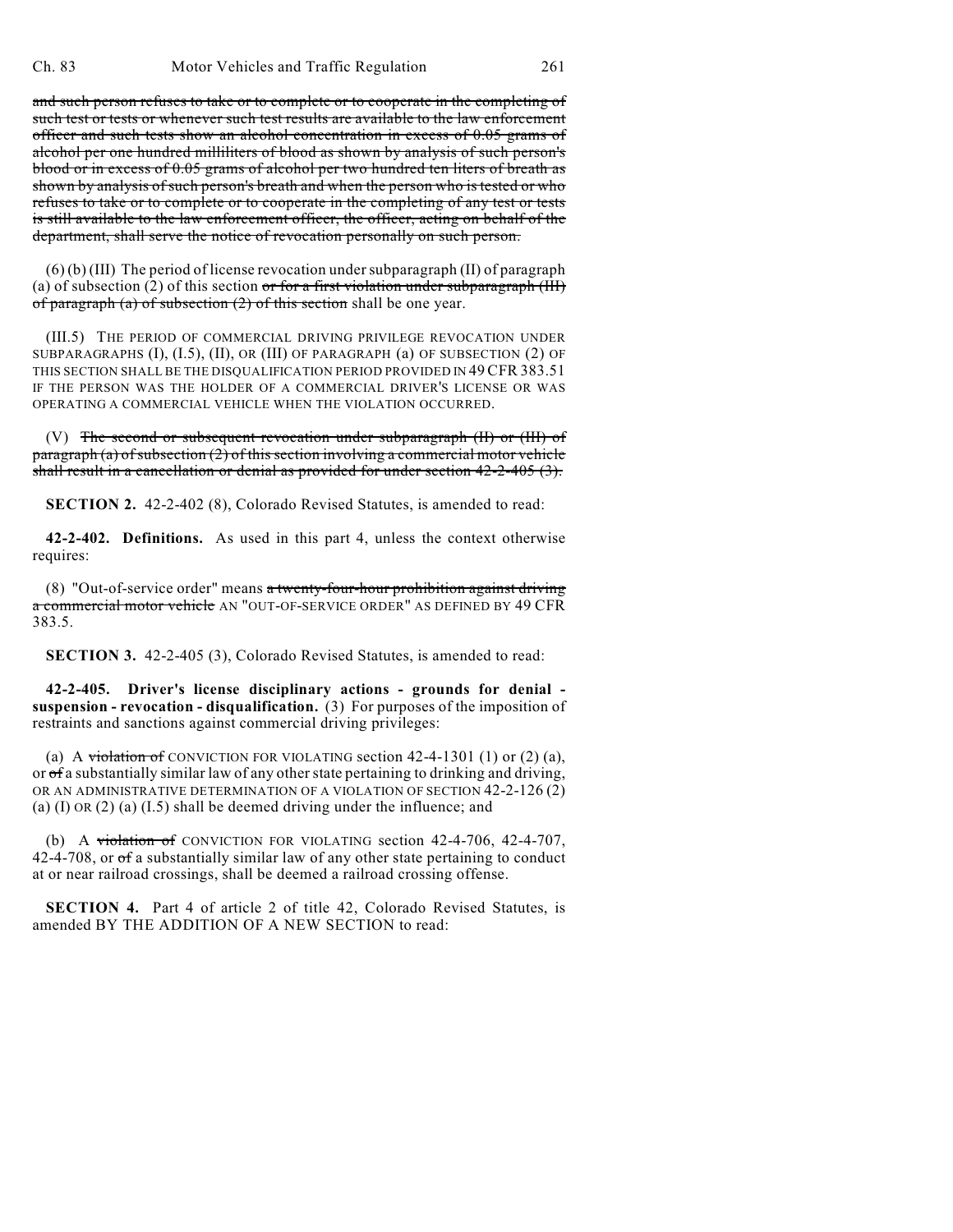**42-2-405.5. Violations of out-of-service order.** (1) A PERSON WHO OPERATES A COMMERCIAL MOTOR VEHICLE IN VIOLATION OF AN OUT-OF-SERVICE ORDER COMMITS A CLASS 1 TRAFFIC MISDEMEANOR.

(2) NO COURT SHALL ACCEPT A PLEA OF GUILTY TO ANOTHER OFFENSE FROM A PERSON CHARGED WITH A VIOLATION OF SUBSECTION (1) OF THIS SECTION; EXCEPT THAT THE COURT MAY ACCEPT SUCH A PLEA UPON A GOOD FAITH REPRESENTATION BY THE PROSECUTING ATTORNEY THAT THERE IS NOT A PRIMA FACIE CASE FOR THE ORIGINAL OFFENSE.

(3) UPON RECEIPT OF NOTICE OF A CONVICTION OR DEFERRED SENTENCE UNDER SUBSECTION (1) OF THIS SECTION, THE DEPARTMENT SHALL IMMEDIATELY SUSPEND THE COMMERCIAL DRIVER'S LICENSE FOR THE MAXIMUM PERIOD SET FORTH IN THE UNITED STATES FEDERAL REGULATIONS GOVERNING VIOLATIONS OF OUT-OF-SERVICE ORDERS FOR COMMERCIAL DRIVERS AND SECTION 42-2-403 (1).

(4) NOTICE OF SUSPENSION UNDER SUBSECTION (3) OF THIS SECTION SHALL BE MAILED TO THE PERSON BY THE DEPARTMENT IN COMPLIANCE WITH SECTION 42-2-119 (2).

(5) (a) UPON RECEIPT OF THE NOTICE OF SUSPENSION, THE PERSON MAY REQUEST A HEARING IN WRITING IF THE PERSON HAS SURRENDERED TO THE DEPARTMENT A COMMERCIAL DRIVER'S LICENSE ISSUED BY ANY STATE. THE DEPARTMENT, UPON NOTICE TO THE PERSON, SHALL HOLD A HEARING AS SOON AS PRACTICABLE AT THE DISTRICT OFFICE OF THE DEPARTMENT CLOSEST TO THE RESIDENCE OF THE PERSON; EXCEPT THAT, AT THE DISCRETION OF THE DEPARTMENT, ALL OR PART OF THE HEARING MAY BE CONDUCTED IN REAL TIME BY TELEPHONE OR OTHER ELECTRONIC MEANS IN ACCORDANCE WITH SECTION 42-1-218.5.

(b) THE ONLY ISSUES AT SUCH HEARING ARE WHETHER THE DRIVER WAS CONVICTED OF OR RECEIVED A DEFERRED SENTENCE FOR A VIOLATION OF SUBSECTION (1) OF THIS SECTION AND THE APPROPRIATE LENGTH OF SUSPENSION. IF THE DRIVER WAS CONVICTED, THE LICENSE SHALL BE SUSPENDED. THE HEARING OFFICER MAY REDUCE THE PERIOD OF SUSPENSION BASED ON FINDINGS AT THE HEARING, INCLUDING WITHOUT LIMITATION THE CIRCUMSTANCES OF THE VIOLATION, THE PRIOR DRIVING RECORD, AND AGGRAVATING AND MITIGATING FACTORS. A HEARING OFFICER SHALL NOT REDUCE THE SUSPENSION PERIOD BELOW THE MINIMUM DISQUALIFICATION PERIOD IMPOSED BY 49 CFR 383.51.

(c) (I) THE ORDER OF THE HEARING OFFICER IS THE FINAL AGENCY ACTION AND MAY BE APPEALED UNDER SECTION 42-2-135. A PETITION FOR JUDICIAL REVIEW SHALL BE FILED WITHIN THIRTY DAYS AFTER THE DATE OF THE ORDER.

(II) JUDICIAL REVIEW SHALL BE ON THE RECORD OF THE HEARING WITHOUT TAKING ADDITIONAL TESTIMONY. IF THE COURT FINDS THAT THE DEPARTMENT EXCEEDED ITS CONSTITUTIONAL OR STATUTORY AUTHORITY, MADE AN ERRONEOUS INTERPRETATION OF THE LAW, ACTED IN AN ARBITRARY AND CAPRICIOUS MANNER, OR MADE A DETERMINATION THAT IS UNSUPPORTED BY THE EVIDENCE IN THE RECORD, THE COURT MAY REVERSE THE DEPARTMENT'S DETERMINATION.

(III) THE COURT MAY GRANT A STAY OF THE ORDER ONLY UPON MOTION, AFTER